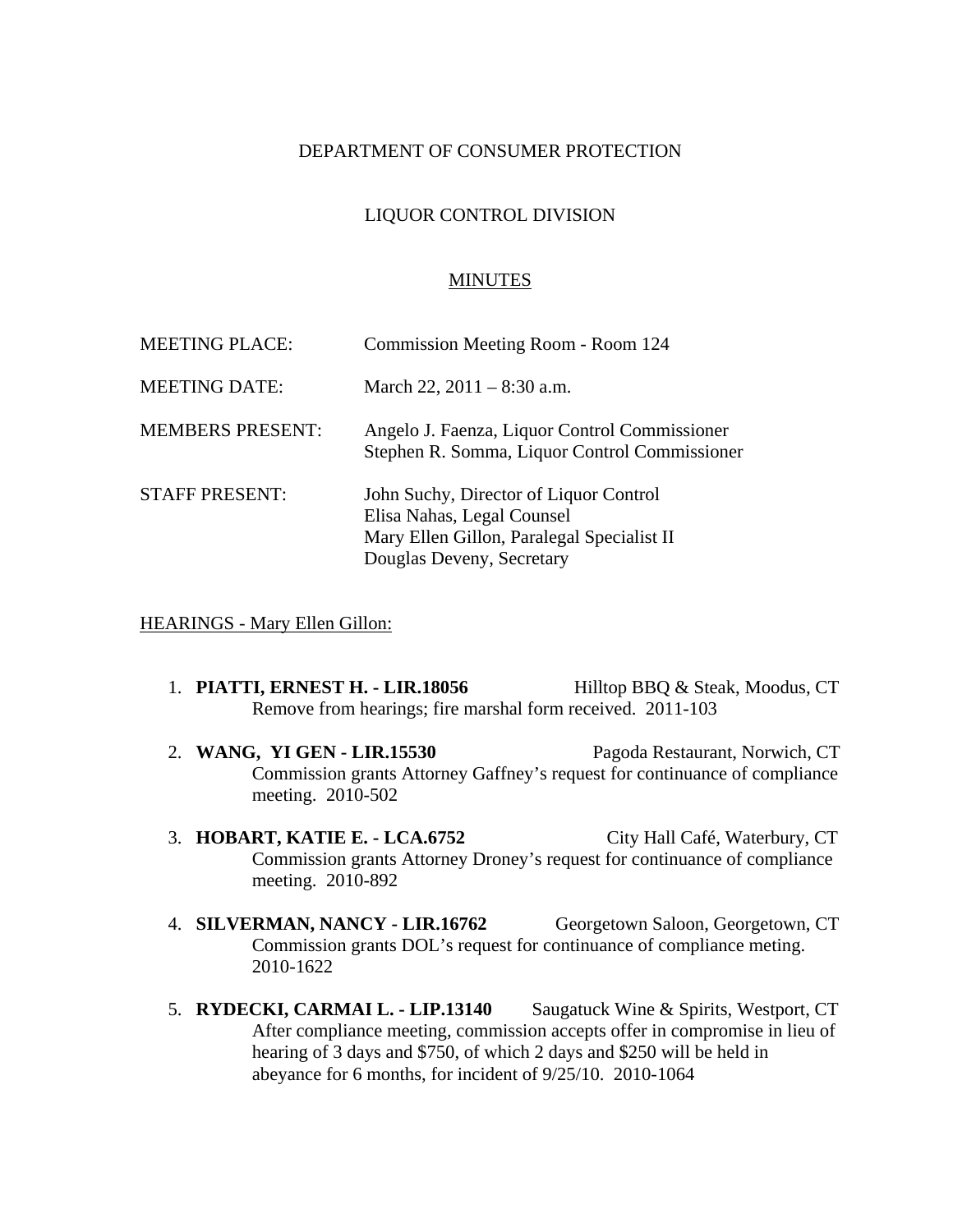Liquor Control Minutes March 22, 2011 Page 2 of 6

- 6. **FUSCO, ROBERT J. LGB.12651** Robert's Food Center, Madison, CT After compliance meeting, commission accepts offer in compromise in lieu of hearing of 3 days and \$750, of which 2 days and \$500 will be held in abeyance for 6 months, for incident of 6/5/10. 2010-577
- 7. **MISTRY, THAKORLAL R. LIP.14121** Top Shelf Liquors, Kensington, CT Commission accepts offer in compromise in lieu of hearing of 3 days and \$750 for incident of 11/27/09. 2009-6240
- 8. **PATANAUDE, MARY E. LIP.12053** Pomfret Spirit Shop, Pomfret, CT After compliance meeting, commission accepts offer in compromise in lieu of hearing of 3 days and \$750, of which 2 days and \$500 will be held in abeyance for 6 months, for incident of 6/4/10. 2010-600
- 9. **GOMEZ, IVAN LRW.3960** La Sorpresa Y Mas Restaurant & Bakery, CT After compliance meeting, commission accepts offer in compromise in lieu of hearing of 2 days for incident of 6/6/10. 2010-906
- 10. **RIVERA, SAMUEL LGB.14397** E&S Market, Bridgeport, CT After compliance meeting commission accepts offer of 4 months of suspension for incident of 45/4/10 and 6/1/10. 2010-527, 2010-894.
- 11. **VELEZ, ADA I. LGB.13476** Family Grocery, Hartford, CT After compliance meeting, commission accepts offer in compromise in lieu of hearing of 2 days and \$2,000 for incident of3/25/10. 2010-383
- 12. **VELEZ, ADA I. LGB.13857** Brook Market, Hartford, CT After compliance meeting, commission accepts offer in compromise in lieu of hearing of 4 days and \$2,000 for incident of 7/22/10. 2010-824
- 13. **MENDEZ, WANDA LGB.13562** Quality Market, Waterbury, CT After compliance meeting, return file to division for director to issue warning letter for incidents of 7/15/10 and 7/23/10. 2010-832
- 14. **IULO, GERARD II LIP.14154** Black Bear Wine and Spirits, Westport, CT After compliance meeting, commission takes no further action on incident of 9/25/10. 2010-1241
- 15. DAVIDSON, JAMES III LIP.12722 Mountain Spirits, Norfolk, CT After compliance meeting, commission takes no further action on incident of 618/10. 2010-692
- 16. **FELTER, RENEE LIP.13246** Scotty's Spirit Shop, Burlington, CT After compliance meeting, commission accepts offer in compromise in lieu of hearing of 3 days and \$750, of which 2 days and \$500 will be held in abeyance for 6 months, for incident of 3/19/10. 2010-352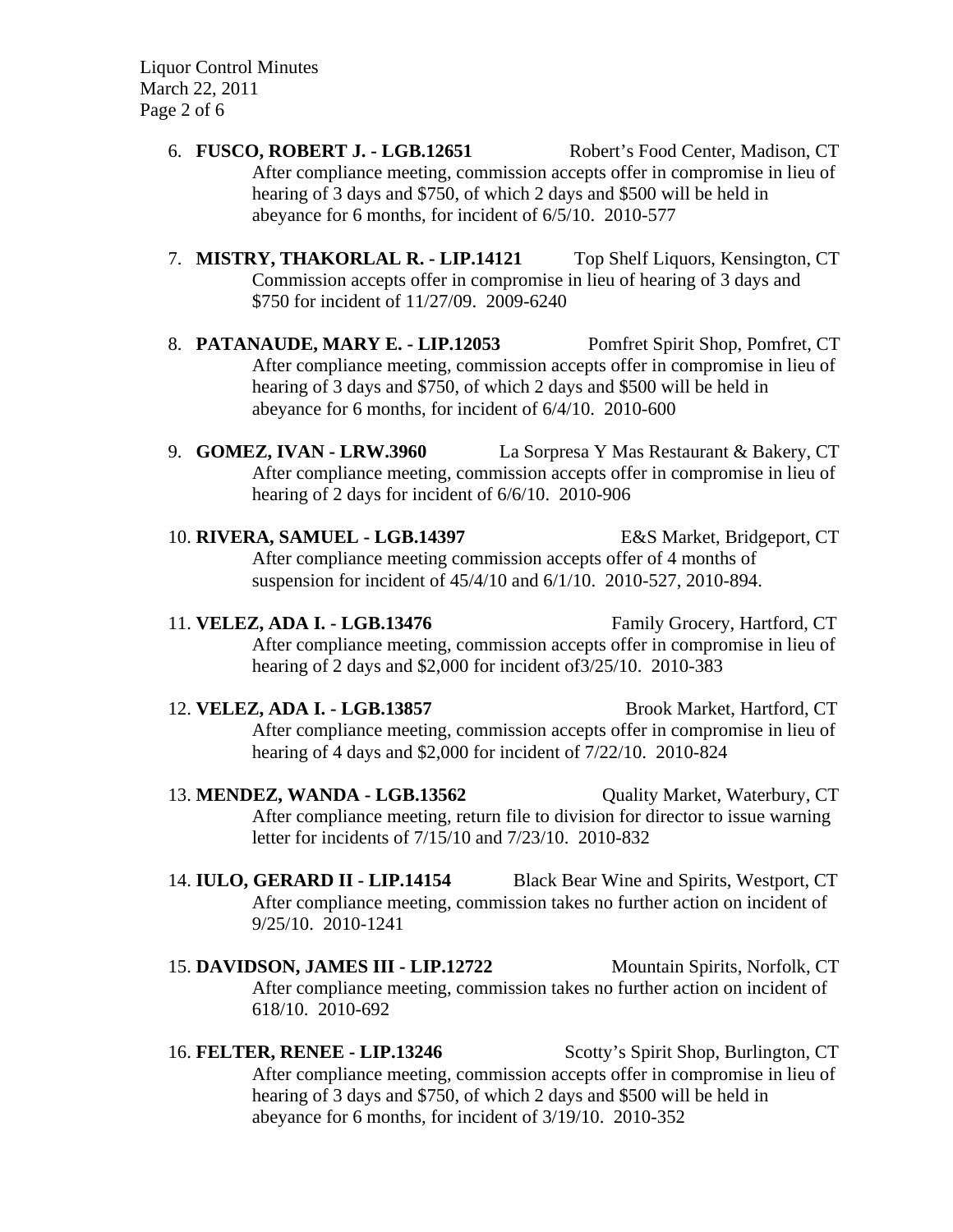Liquor Control Minutes March 22, 2011 Page 3 of 6

- 17. **OUELLETTE, KERRI LIP.14536** The Liquor Lady, Harwinton, CT After compliance meeting, commission accepts offer in compromise in lieu of hearing of 3 days and \$750, of which 2 days and \$500 will be held in abeyance for 6 months, for incident of 3/19/10. 2010-351
- 18. **FONTANEZ, EDILBERTO LGB.12002** Eddie's Market, New Haven, CT After compliance meeting, commission accepts offer in compromise in lieu of hearing of 2 days and \$500 for incident of 12/12/09. 2009-6176

### PROVISIONAL PERMITS:

#### **19. BRAMATO, GAETANO – LCA.7275**

Titanium Bar and Lounge, Middletown, CT Commission approves to issue provisional permit upon receipt of stipulated agreement, \$400 fee, 8x10 photos of interior and exterior of premises, assignment of lease to Titanium Bar and Lounge LLC. Commission approves request allowing wholesalers to extend credit while operating with provisional.

- **20. ROTONDI, DIANA LIR.18325** Posto Café Inc, Fairfield, CT Commission approves to issue provisional permit upon receipt of stipulated agreement, \$500 fee. Commission approves request allowing wholesalers to extend credit while operating with provisional.
- **21. KINGSTON, KEVIN LCA.7274** Meadowland Restaurant, New Britain, CT Commission approves to issue provisional permit upon receipt of stipulated agreement, \$500 fee, cancel permit LIR.14915, bill of sale, seller's affidavit, copy of sales tax permit. Commission approves request allowing wholesalers to extend credit while operating with provisional.
- **22. RICARDO, GLADSTON E. LIR.18317** Coyote Maverick, Danbury, CT Commission approves to issue provisional permit upon receipt of stipulated agreement, cancel permit LIR.16169, seller's affidavit, successful return of CSBI check. Commission approves request allowing wholesalers to extend credit while operating with provisional.
- **23. NOCERINO, JERRY A. LIP.14806** Salem Wine &and Spirits, Naugatuck, CT Commission approves to issue provisional permit upon receipt of stipulated agreement, \$500 fee, sales tax verification. Commission approves request allowing wholesalers to extend credit while operating with provisional.

## **24. PATEL, BHIKHABHAI A. – LGB.14629**

Sunshine Convenience Store, Cheshire, CT Commission takes no action; file returned to agent.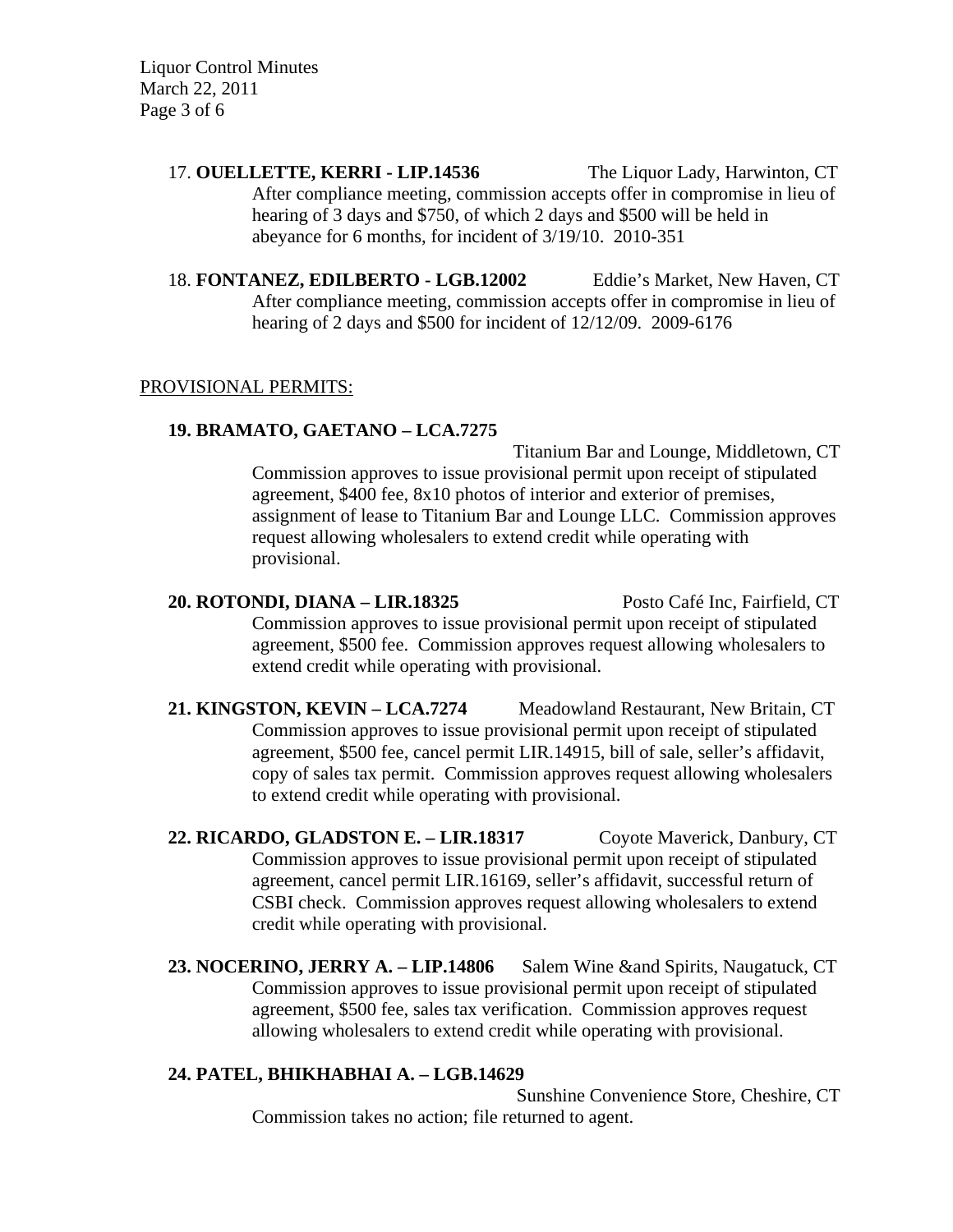Liquor Control Minutes March 22, 2011 Page 4 of 6

> **25. WILSON, LELAND R. – LIP.14808** Kent District Spirits, Wilton, CT Commission approves to issue provisional permit upon receipt of stipulated agreement, \$500 fee, sales tax verification, 8x10 photos of exterior and interior showing premises ready to open. Commission approves request allowing wholesalers to extend credit while operating with provisional.

26. **PATEL, JAMANADAS – LIP.14804** Cork and Keg, Naugatuck, CT Commission approves removal from 436 to 430 Rubber Ave. Commission approves to issue provisional permit upon receipt of stipulated agreement, \$500 fee, cancel old permit LIP.14450, bill of sale, seller's affidavit, FEIN on financial release, proof that \$6,357.00 in outstanding liquor debts have been paid. Commission approves request allowing wholesalers to extend credit while operating with provisional.

### **27. CARRENO, JUAN L. – LIR.18320**

Bistro Mediterranean and Tapas Bar, East Haven, CT Commission approves to issue provisional permit upon receipt of stipulated agreement, \$500 fee, health approval signature on patio application. Endorse permit with patio AFTER health approval submitted. Commission approves request allowing wholesalers to extend credit while operating with provisional.

**28. PSARAS, ASPASIA – LIR.18321** George's Pizza, Unionville, CT Commission approves to issue provisional permit upon receipt of stipulated agreement, \$500 fee. Endorse patio. Commission approves request allowing wholesalers to extend credit while operating with provisional.

**29. ELLS, MATTHEW S. – LIR.18308** Chipotle Mexican Grill, Milford, CT Commission approves to issue provisional permit upon receipt of stipulated agreement, \$500 fee, health certificate, fire marshal, amend place of birth on personal history form for applicant, completed patio application with fire marshal and health approvals, verification of sources of funds, staff list, sales tax verification, sketch which includes measurements of each room, 8x10 photos of completed renovation. Endorse patio and service bar only. Commission approves request allowing wholesalers to extend credit while operating with provisional.

**30. MOSKALUK, CANDIE L. – LBA.209** C.T.'s Prime Time, Thomaston, CT Commission approves to issue provisional permit upon receipt of stipulated agreement, cancel permit LBA.193, bill of sale, seller's affidavit. Endorse patio and ACB.

**31. CRUZ, GARBER F. – LIR.18316** Parrilla Bar & Grill, Danbury, CT Commission approves to issue provisional permit upon receipt of stipulated agreement, \$500 fee, copy of assessor's card showing correct address.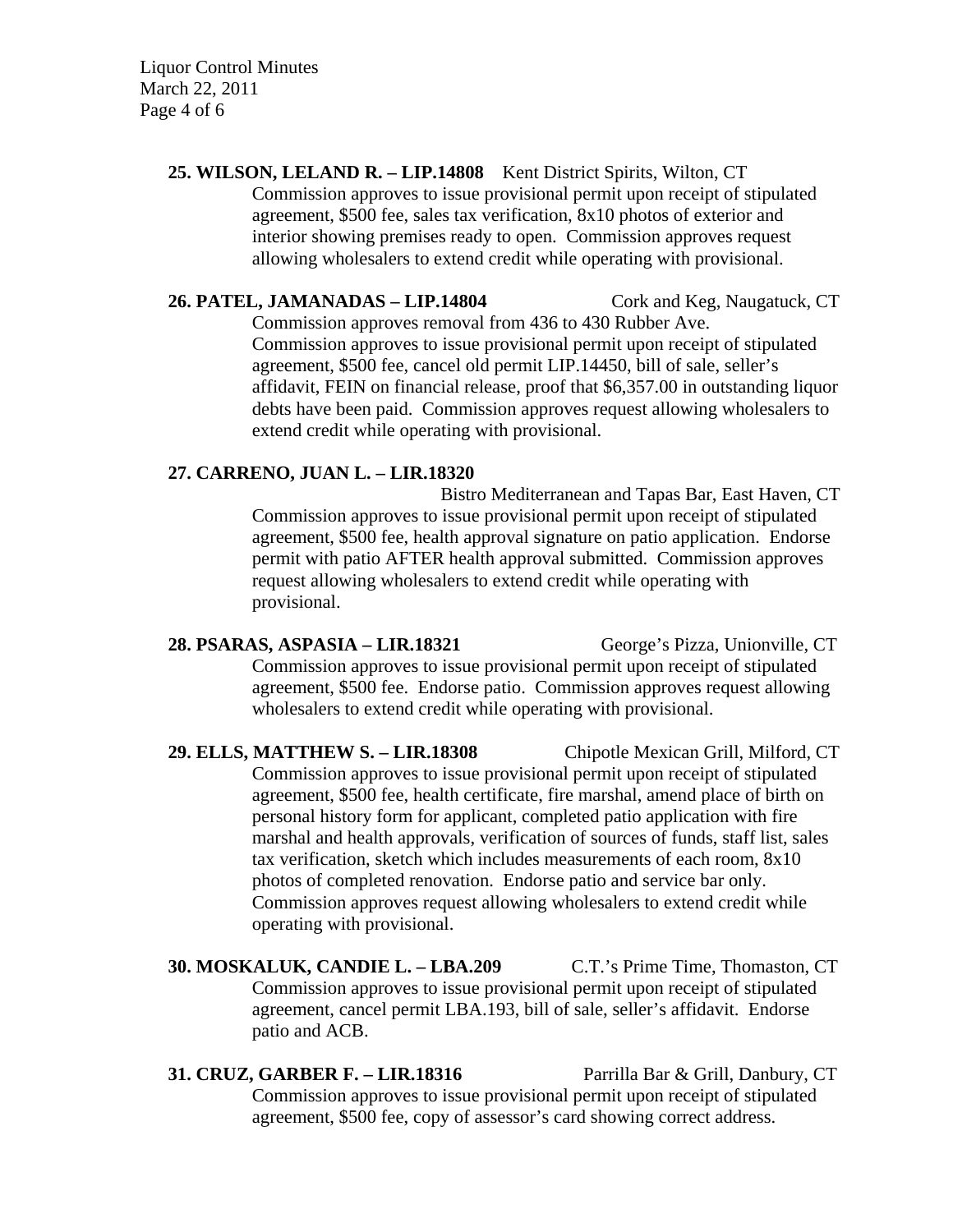Liquor Control Minutes March 22, 2011 Page 5 of 6

> Commission approves request allowing wholesalers to extend credit while operating with provisional.

## PROVISIONAL PERMIT EXTENSIONS:

- **32. WU, GUO SONG LIR.18270.P.CW** Izumi Group Inc, Windsor Locks, CT Commission approved request to extend provisional permit.
- **33. NATH, PRAKASH LCA.7267.P.CW Methi, Fairfield, CT** Commission approved request to extend provisional permit.
- **34. CECUNJANIN, RUSIT LIR.18249.P.CW Fiore II, Middletown, CT** Commission approved request to extend provisional permit.

### FINAL PERMITS:

- 35. **BURNS, CHRISTIAN LCA.7242.P.CW** The Cask Republic, New Haven, CT Commission approves to issue final permit when in receipt of 8x10 photos of entire interior. Endorse interior access.
- 36. **AYBAR, MARY L. LGB.14608.P** Carbajal Mini Market, Waterbury, CT Commission approves to issue final permit upon receipt of publication notice.
- 37. **SANCHEZ, MARIA LCA.7189** Rumba Café, Stamford, CT Commission approved to issue final permit.
- 38. **VALENTINO, ROSARIO LRW.4809** Giovanni's Pizza Restaurant, Hamden, CT Commission approves to issue final permit when in receipt of 8x10 photos of interior and exterior. Endorse service bar only.
- 39. **IRBY, PENNIE LCA.7263** Pennie's Place LLC, Bridgeport, CT Commission approved to issue final permit.
- 40. **BRUNO, WILSON J. LGB.14519** El Progresso Mini Market, Stamford, CT Commission approved to issue final permit.

#### OTHER:

41. **NUZZO, MICHAEL – LRW.3118** Grand Apizza, Clinton, CT Commission approved application for renewal.